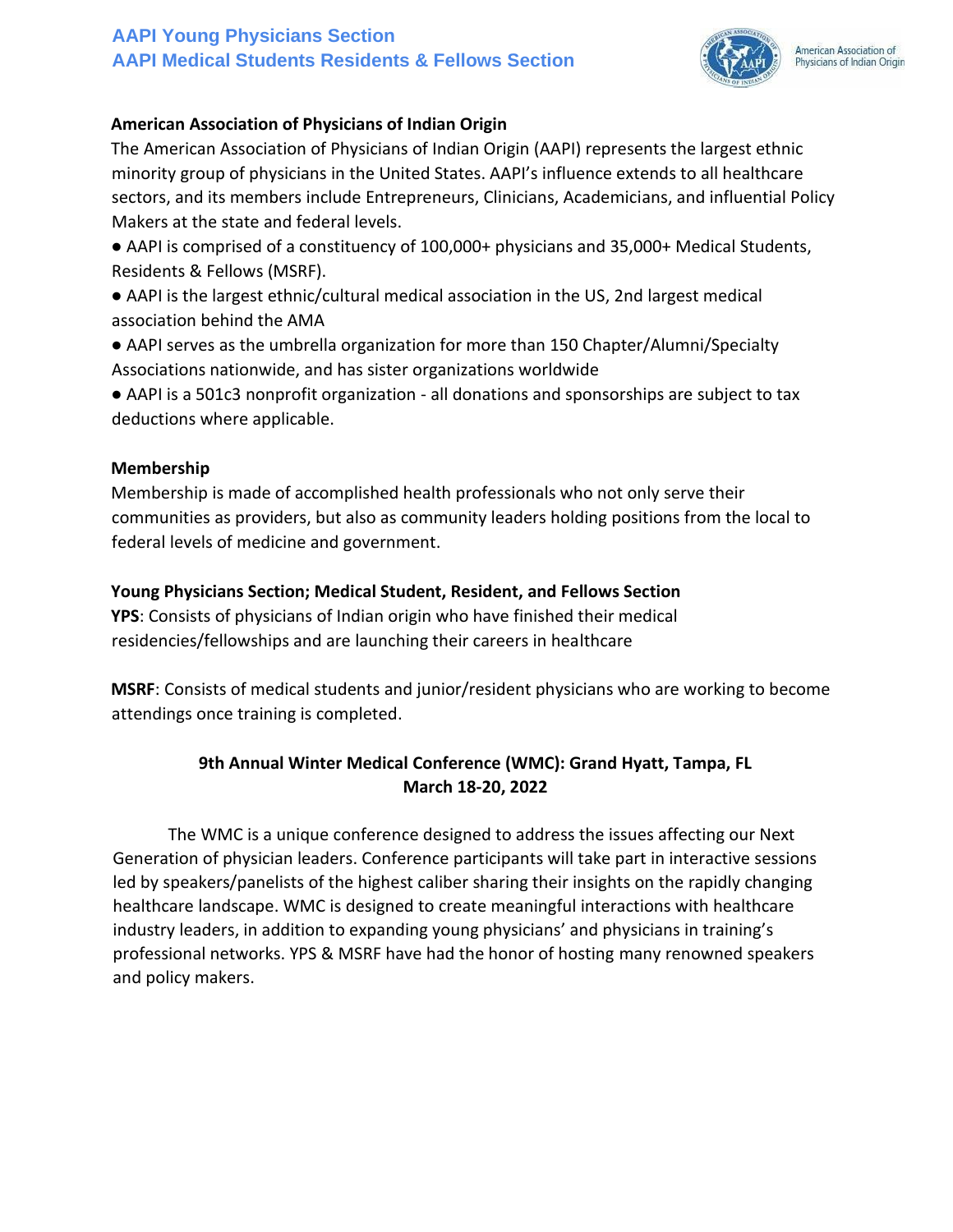# **AAPI Young Physicians Section AAPI Medical Students Residents & Fellows Section**



# **WMC Sponsorship Packages**

WMC draws hundreds of young physicians from across the United States annually, with a steady growth in WMC attendance and new AAPI membership since its inception. Please note, AAPI YPS and MSRF wish to foster more **long-term partnerships**. Thus, these package prices have been steeply discounted from historic rates and with improved offerings. Multi-year commitments will be awarded with additional discounts as noted. These discounted rates will not last forever. We anticipate increasing rates annually as our base continues to grow. So, we *highly encourage long-term commitment.* AAPI is a 501c3 nonprofit organization. Please consult with your CPA for the appropriate tax deductions, where applicable.

# **Diamond - Tier 1 Package - \$10,000 for one time, \$7,500 with three-year commitment (previously \$15,000)**

- The Diamond Package is the highest level of Sponsorship with the most comprehensive reach to the YPS/MSRF membership and network. The Diamond Package includes:
	- $\circ$  Formal event sponsorship with strategic ads placed in highest traffic areas
	- o 30 minute presentation/facetime in between speakers during conference time
	- $\circ$  4 exclusive social media blasts over the year
		- Will not include any other sponsors, providing a unique opportunity to present a captive audience with tailored marketing
	- $\circ$  Corporate Logo will be included on all YPS/MSRF National Convention materials including advertising and event signage
	- $\circ$  1 night in convention hotel
	- $\circ$  Includes 4 registrations to conference, including access to social events with conference attendees
- Corporate Signage at YPS/MSRF Registration Counter
- Corporate Signage at YPS/MSRF Exhibit Hall and Banquet Registration areas
- Premium booth space in YPS/MSRF Exhibition area

# **Platinum - Tier 2 Package - \$7,500 for one time, \$5000 for three-year commitment (previously \$10,000)**

- The Platinum Package is the  $2^{nd}$  highest level of Sponsorship providing quality opportunity to present your message to our membership and network during the conference. The Platinum Package includes:
	- o Corporate Signage at YPS/MSRF Registration Counter
	- o Corporate Signage at YPS/MSRF Exhibit Halls and Banquet Registration areas
	- o Premium booth space in YPS/MSRF Exhibition area
	- o One advertising slide to be used at all YPS/MSRF conference events
	- $\circ$  15 minute presentation/facetime in between speakers during conference time
	- o 2 social media blasts over the year
	- $\circ$  Includes 3 registrations to conference, including access to social events with conference attendees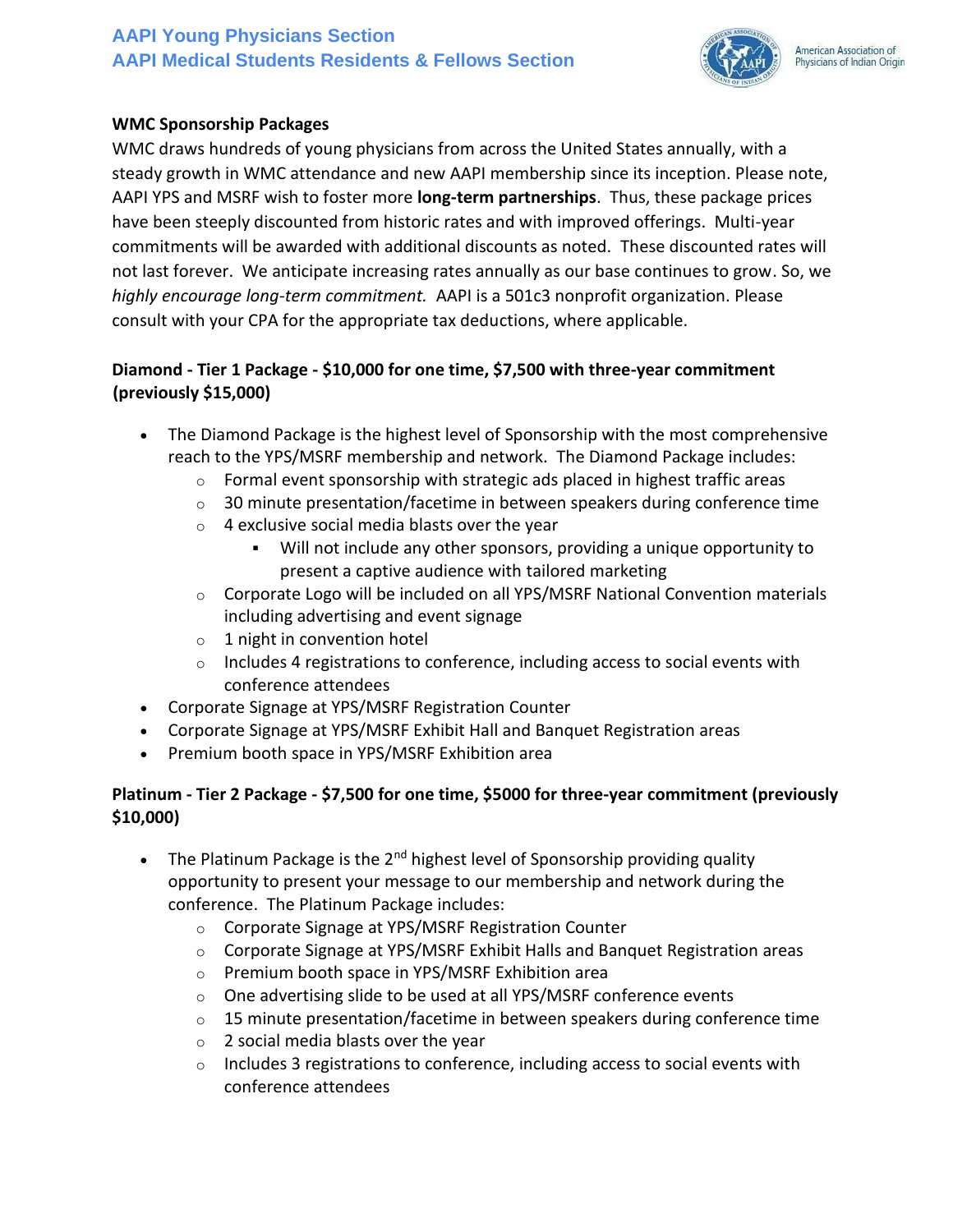

### **Gold - Tier 3 Package - \$4,000 for one time, \$3000 for three-year commitment (previously \$5,000)**

- The Gold Package is the next highest level of Sponsorship providing quality opportunity to display your message to our membership and network during the conference. The Gold Package includes:
	- $\circ$  Corporate Signage at YPS/MSRF Exhibit Halls and Banquet Registration areas
	- o Booth space in YPS/MSRF Exhibition area
	- o One ad slide to be used at all YPS/MSRF conference events
	- o 1 social media blast
	- $\circ$  Includes 2 registrations to conference, including access to social events with conference attendees

### **Silver - Tier 4 Package - \$2,500 (previously \$3,000)**

- Our introductory level sponsorship package is designed to deliver great value by giving you visibility at the highest yield conference locations for the lowest price. The silver level package includes:
	- $\circ$  Corporate Signage at YPS/MSRF Exhibit Halls and Banquet Registration areas
	- o Booth space in YPS/MSRF Exhibition area
	- $\circ$  Includes 1 registration to conference, including access to social events with conference attendees

#### **Digital Media Package - \$3000**

- Three email advertisements and/or correspondence will be sent on your behalf to all AAPI YPS and MSRF members, with the full endorsement of AAPI over the next year
	- $\circ$  These correspondences will not include any other sponsors, providing a unique opportunity to present a captive audience with marketing material tailored to you

#### **Grand Sponsorship**

Grand Sponsors have a unique opportunity to play a more significant role in the WMC, along with a higher profile for the sponsor. This package can be tailored to fit the specific needs of the Grand Sponsor while maximizing facetime with our members. If you would like to discuss further, please contact a YPS executive committee member for details and pricing.

#### **Official YPS/MSRF National Convention Guide**

- We are offering two advertising options to interested parties:
	- o **Full page printed ad - \$1000**
	- o **Half page printed ad - \$500**